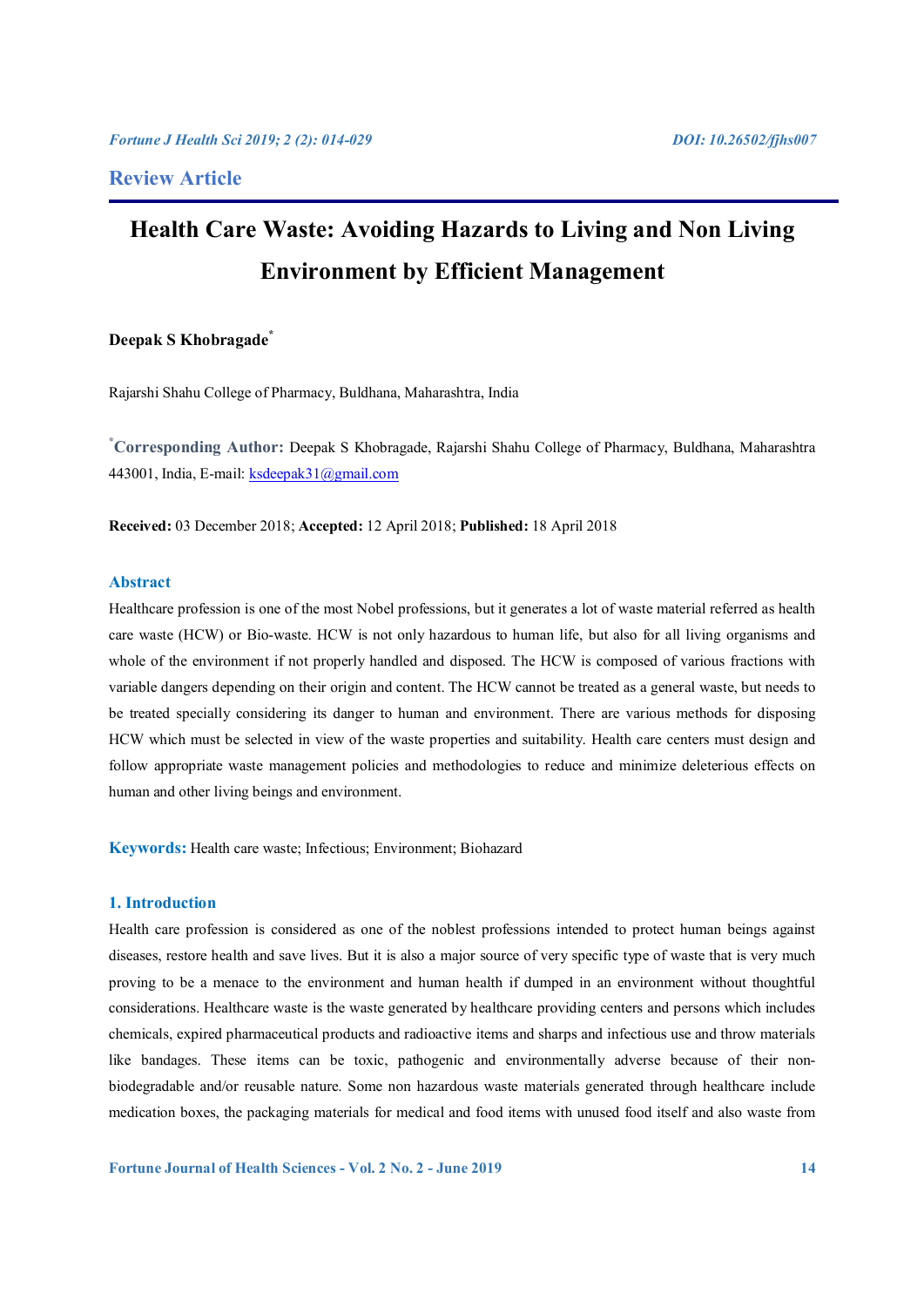offices of these centers [1]. As the saying goes wherever there are human societies, there will be waste production. And wherever there are people, there will be health care system. Wherever is the health care system, there will be a generation of medical waste though it may vary in quantities. Some of the centers which generate medical waste are Hospitals and Nursing homes, Emergency care facilities, Veterinaries, Doctor and dentist offices, prisons, pathological laboratories, mortuaries, death care facilities, Blood banks, transfusion centers, dialysis centers, Ambulance [2, 3].

### **1.1 The major sources of healthcare waste**

- Hospitals and other health care facilities
- Laboratories and research centers
- Nursing homes for the elderly
- Residents of chronic patients
- Mortuary and autopsy centers
- Blood banks and collection services
- Animal research and testing laboratories [4-6].

## **2. Types of HCW: Proportions and Hazards**

Of the total health care waste generated more than 75% is basically similar to the domestic waste. Generally, this non hazardous fraction is referred to as Healthcare General Waste (HCGW). It is prominently made of common materials like paper, plastic packaging, food a remains and other waste, etc. that wasn't in direct contact with patients and can be considered non-infective. About 25% waste requires special attention and treatment as it is infectious and/or hazardous and poses risk to both population and the environment. This fraction is referred as Healthcare Risk Waste (HCRW) [7-9]. "If these two main categories of waste aren't handled carefully, divided and separated properly, the entire volume of HCW becomes HCRW. Therefore, it is important to set up a safe and integrated waste management system for HCW". The Exposure to HCRW can result in infectious disease or injury to humans and animals and contaminate environment with microbes and non bio-degradable materials posing a severe danger to both. The hazardous nature of HCW may be due to one or more of the following reasons [10-13].

- It contains various infectious agents and harmful microbes
- It contains hazardous chemicals or pharmaceuticals
- It contains dangerous materials generally called as sharps which may lead to injury
- It may contain harmful radioactive materials
- It may contain genotoxic waste.

The detailed classification of HCW is summarized in following Table 1

| <b>Healthcare waste</b>                |                                            |
|----------------------------------------|--------------------------------------------|
| Healthcare General Waste (HCGW) (>75%) | Healthcare Risk Waste (HCRW) $(\leq 25\%)$ |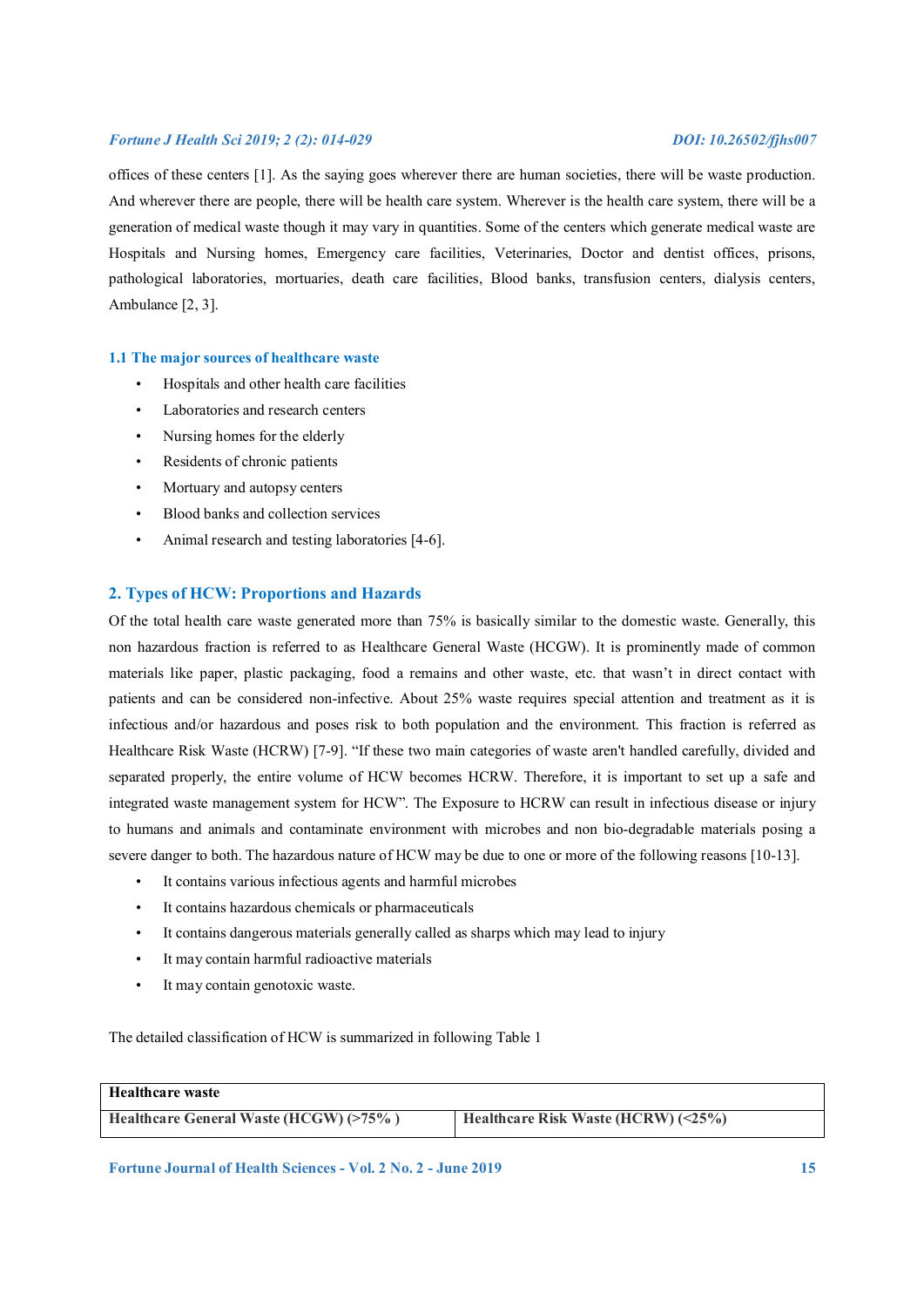| Not in direct contact with patients                   | In Direct contact with patients      |  |
|-------------------------------------------------------|--------------------------------------|--|
| Generally non-infective                               | Infectious                           |  |
| Similar to domestic waste                             | Physiological                        |  |
| Includes paper, plastic packaging, food a remains and | Chemical and/or radioactive.         |  |
| other waste                                           | <b>Types</b>                         |  |
|                                                       | 1. Infectious waste                  |  |
|                                                       | 2. Pathological and anatomical waste |  |
|                                                       | 3. Hazardous pharmaceutical waste    |  |
|                                                       | 4. Hazardous chemical waste          |  |
| 5. Waste with a high content of heavy metals          |                                      |  |
|                                                       | 6. Pressurized containers            |  |
|                                                       | 7. Sharps                            |  |
|                                                       | 8. Highly infectious waste           |  |
|                                                       | 9. Genotoxic / cytotoxic waste       |  |
|                                                       | 10. Radioactive waste                |  |

**Table 1:** Types of healthcare wastes.

High-income/developed countries generate more hazardous waste on average of per hospital bed per day while lowincome countries generate comparatively less waste on the same basis. But health care waste management is not paid needed attention and HCW is often not properly separated into hazardous or non-hazardous wastes in these countries. This makes the real quantity of hazardous waste much higher in low income countries than developed countries, making it a major health and environmental risk. The 10-25%, the hazardous fraction of HCW are usually classified into the following waste groups and discussed in details [14, 15].

# **2.1 Infectious waste**

The waste from healthcare centers, which contains pathogens and/or their toxins in sufficient concentration that may cause diseases to persons who come in contact with the waste. The examples of infectious waste include all the discarded materials or equipment, used for the diagnosis, treatment and prevention of disease. This waste is in contact with body fluids of patients, such as dressings, swabs, nappies, blood bags, etc. Liquid waste such as feces, urine, blood, pus or other body secretions such as saliva, sputum or lung secretions are also part of this type of waste.

# **2.2 Pathological and anatomical waste**

Pathological waste is those waste products which contain organs, tissues, body parts or fluids such as blood. Anatomical waste is a sub-group of pathological waste and consists in recognizable human body parts, whether they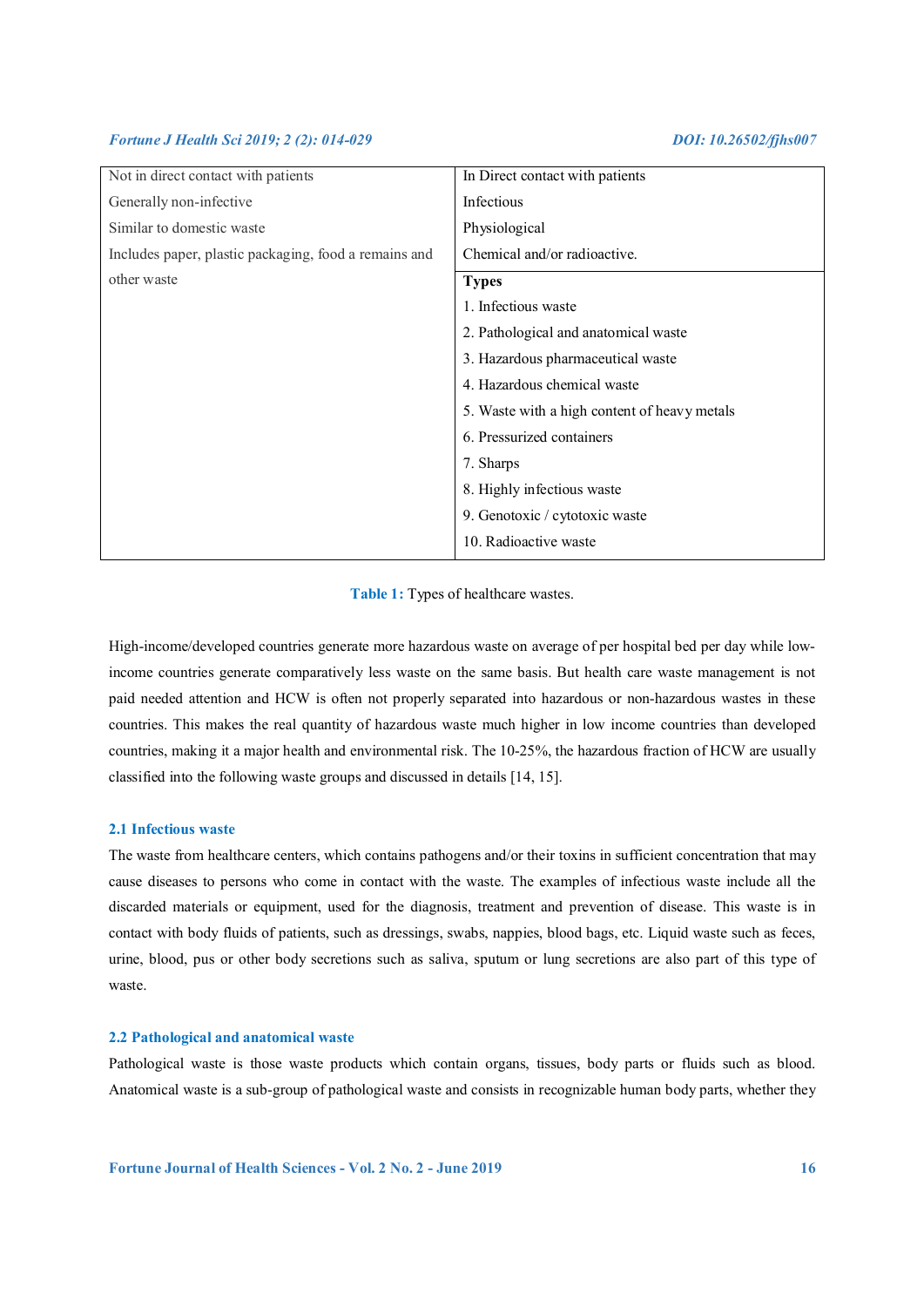may be infected or not Even if pathological and anatomical waste may consist of healthy body parts, it has to be considered as potential infectious waste for precautionary and disposal reasons.

# **2.3 Hazardous pharmaceutical waste**

Pharmaceutical waste includes unused, expired, spilt and contaminated Pharmaceutical products including drugs and vaccines. Discarded items used in the handling of pharmaceuticals like bottles, vials, connecting tubing, etc. are also included in this category.

# **2.4 Hazardous chemical waste**

Hospital waste contains chemical waste consisting of discarded chemicals that are generated in a hospital during clinical procedures, disinfecting procedures or cleaning processes. Theses waste may be solid, liquid or gaseous and may be hazardous due to toxic, corrosive, flammable nature and must be used and disposed of according to the specification formulated on each container.

### **2.5 Heavy metal waste**

Waste with high contents of heavy metals e.g. cadmium or mercury from thermometers or manometers and their derivatives are potentially highly toxic. They are considered as a sub-group of chemical waste but should be treated specifically because of their highly toxic nature.

# **2.6 Waste from pressurized containers**

Many medical and surgical aids are packaged in pressurized containers. HCW consist of full or emptied containers or aerosol cans with pressurized liquids, gas or finely powdered solid materials. These also present a greater risk due to special component called as propellant.

### **2.7 Sharps**

Waste that can cause cuts or puncture wounds on the body are generally categorized as Sharps e.g. syringes, needles, broken ampoules, blades, surgical aids, etc. Infected or not, they are considered as highly dangerous waste with potential to cause severe damage and infection. They must be segregated, packed and handled very carefully to ensure the safety of not only the medical and ancillary staff but also general public.

### **2.8 Highly infectious waste**

Highly infectious waste includes body fluids and used medical materials of patients with highly infectious diseases. It also consists of microbial cultures and stocks of highly infectious agents from Medical Analysis Laboratories.

# **2.9 Genotoxic and cytotoxic waste**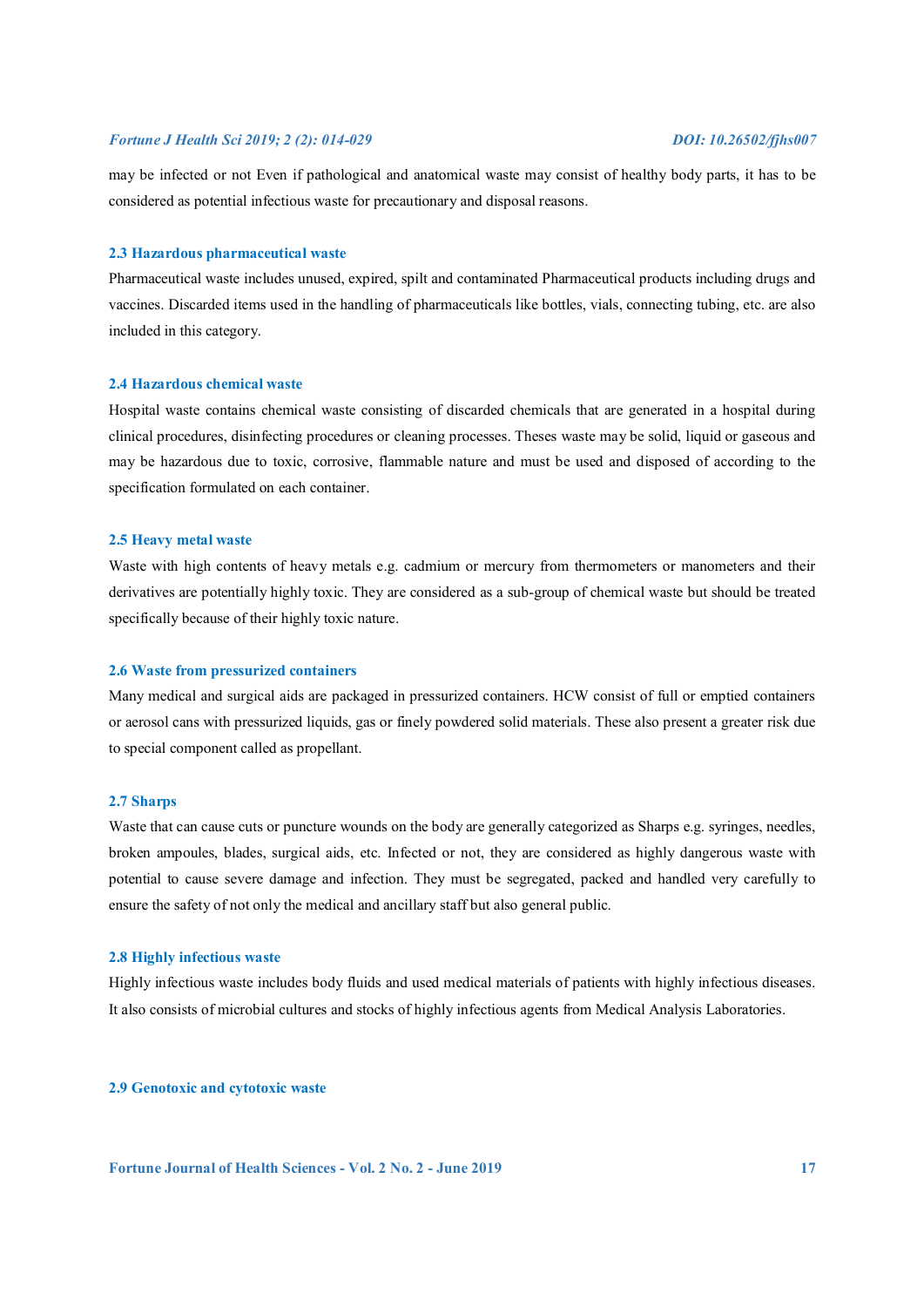This type of waste originates from drugs generally used in oncology or radiotherapy units. It has a high hazardous mutagenic or cytotoxic effect. Waste including feces, vomit or urine from patients treated with cytotoxic drugs or chemicals should be considered as genotoxic. This is generated in specialized cancer hospitals and their proper treatment or disposal raises serious safety problems and must be dealt carefully.

# **2.10 Radioactive waste**

Radioactive waste includes liquids, gas and solids contaminated with radio-nuclides including radioactive diagnostic material or radio-therapeutic materials which emit ionizing radiations having genotoxic effects. The ionizing radiations mostly used in medical practice include X rays and gamma rays as well as alpha- and beta- particles. The most important difference between these types of radiations is that X-rays are emitted from X-ray tubes only when the generating equipment is switched on whereas other radioactive materials generating gamma rays, alpha and beta particles emit radiations continuously.

The HCW is also classified into two broad groups based on their basic characteristics. These grouping may include parts of the aforementioned categories

- Biodegradable wastes: As much as 25 percent of the waste from a healthcare facility can be kitchen and food scraps. These can be composted or biodigested to produce compost and biogas, a renewable fuel and good manure.
- Recyclable waste: Waste like paper, plastic, metal and glass are the most widely recycled materials. Segregating, reusing, and recycling these wastes can make a significant difference to the economics of the facility waste disposal operation.

# **3. Risks associated with HCW**

# **3.1 Health risk**

HCW contaminated with pathogens pose a high risk of causing infectious disease [12, 15-18]. If the disease is contagious and the untreated waste is released in public area, it can cause a potential public health problem of large proportion. The reason to treat medical waste before disposal is to substantially reduce (actual goal is eliminating it) disease transmission. Diseases in humans may contract due to HCW include AIDS, cholera, tuberculosis, typhoid, Hepatitis B, SARS and also disease due to Radioactive materials. The HCW can be a major source of health related problems and infection or injury to the following section of the population. It can be direct or indirect.

# **3.2 Direct health risks**

**3.2.1 Medical professionals:** This includes doctors, nurses, and hospital administrative and maintenance personnel.

**3.2.2 Patients:** In patients and outpatients who are receiving treatments for various health issues and their attendant. Patients are generally immune compromised and therefore at higher risk.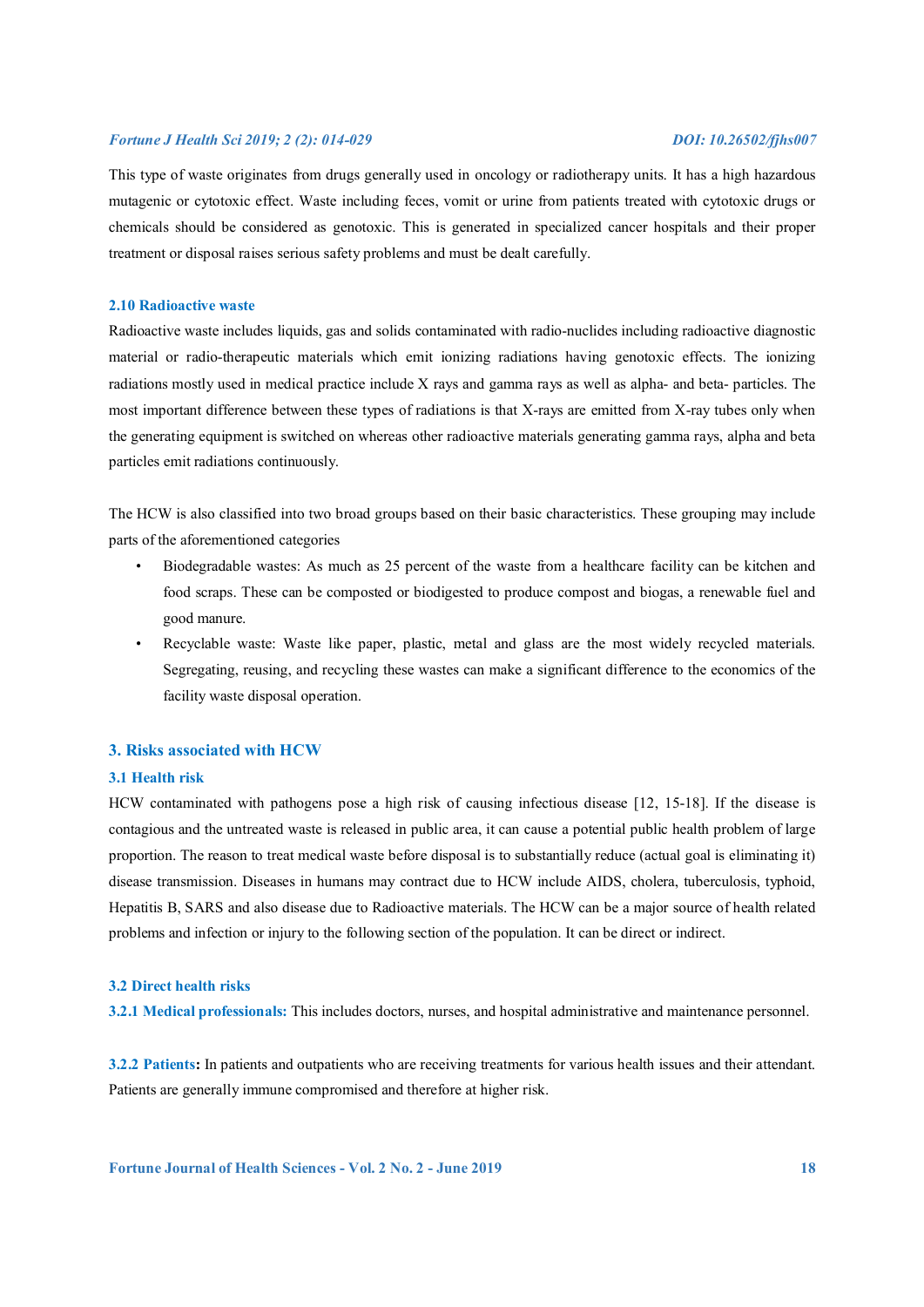**3.2.3 Hospital support staff and workers:** Service and support staff such as sanitary staff, laundries, transportation services including ambulance services and waste handling personnel are also at high risk.

**3.2.4 General public:** General public if exposed to waste not disposed of properly are also prone to infection and injury. Children who may play with the waste material found outside hospital are at higher risk of infection and injury. The EPA says that, in general, the risks posed by HCW are greater for health care workers than for the general public as the maximum disease-causing risk is at the point of generation and diminishes over time.

# **3.3 Indirect health risks**

Alongside infectious agents, medical waste also consists of other non-infectious hazardous components. These include materials that are deemed hazardous by their extreme pH, corrosiveness, reactivity, toxic or radioactive nature. These waste components also pose a threat to all living organisms affecting indirectly to their health.

#### **3.4 Environment risk**

 Treatment and disposal of healthcare waste can cause health risks indirectly through the release of pathogens and toxic pollutants into the environment. HCW also contaminate the environment with biodegradable and nonbiodegradable waste, fumes and plastics. The treatment of health care wastes with chemical disinfectants results in the release of chemical substances into the environment if those substances are not handled stored and disposed in an environmentally sound manner. The dumping of HCW in an uncontrolled manner in public areas can contaminate soil, air and water and have an indirect effect on health of living organisms in surrounding areas. For healthcare centers and health care workers daily concern is the disposal of biohazard waste. There are specific protocols they must be with them in order to keep themselves, colleagues and patients safe from any contaminants. This concern is an immediate type, but there are more concerns related to biohazard waste than just human interaction. In fact, this waste has a direct severe impact on the environment if it's not handled and disposed of properly. Detailed environmental effects are discussed below,

**3.4.1 Water contamination:** HCW is mainly disposed of landfills. Improper landfill construction or biohazard waste disposal in landfills can lead to escape of waste to the surrounding area. Sharps and syringes dumped into a regular landfill can easily rip into the lining. During rains the water logging will cause any contaminants in the landfill to filter into the exterior soil resulting in polluted contamination of drinking, surface, and groundwater. Chances of groundwater contamination are more even though the landfill is away from surface water, waste can leach into soil and contaminate ground water. Therefore landfills must be constructed carefully to enable them to keep waste in a controlled area. They should be lined with specific materials like geo-textiles, polymers and clay membranes to prevent their damage by HCW and contamination of nearby soil and water.

**3.4.2 Air pollutants:** Incineration is also one of the most used methods for HCW disposal in which waste is destroyed by completely burning it. However, improper and incomplete ignition of unsuitable materials can generate pollutants that are released into the air causing serious and severe air pollution releasing not only smoke but harmful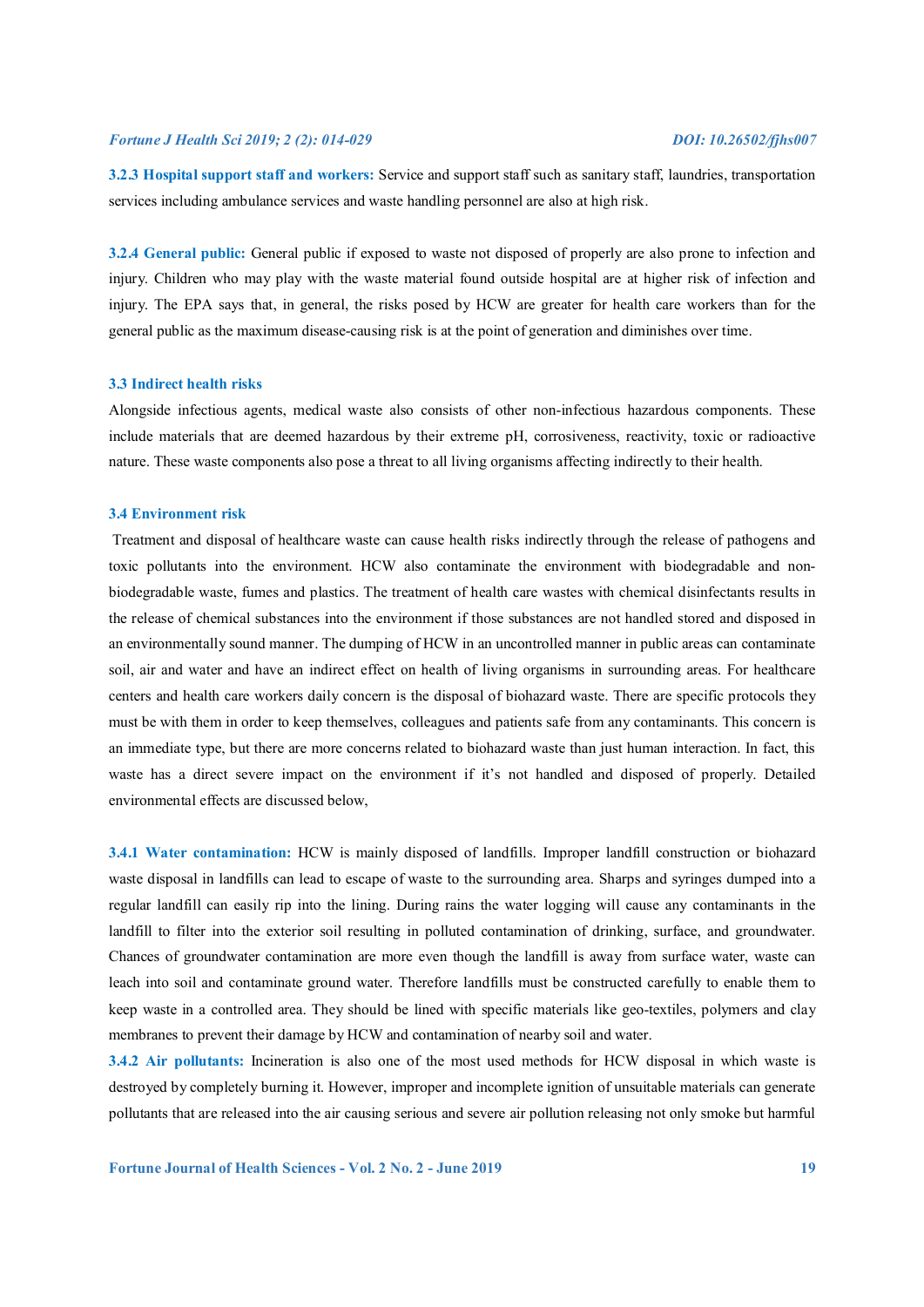chemical fumes and ash residue. For example, chlorine based or treated materials when incinerated, generate gases like dioxins and furans, which are well known carcinogens and cause a range of adverse health effects. HCW with high metal content, especially cadmium, lead, mercury and arsenic can lead to the release and spread of these toxic metals in the environment. Airborne pollutants are generally considered worse than land-based pollutants because of their high spreading ability. These airborne pollutants enter into the body with breathing and can cause severe health problems. If the HCW is contaminated with infectious agents for airborne diseases, anyone who breathes the pollution could be affected.

Incineration facilities must therefore be designed to maintain a certain temperature efficiently in order to completely burning and destroying every bit of waste. Use of modern incinerators, operating at a temperature range of 850- 1100°C and fitted with special equipment for cleaning released gas/fumes is always recommended. These incinerations comply with the international emission standards for different gaseous pollutants like dioxins and furans. It is advisable to employ alternatives to incineration such as autoclaving, microwaving, steam treatment integrated with internal mixing. These techniques minimize the formation and release of chemicals or hazardous emissions into the environment and should be given preference wherever and whenever there are adequate resources to operate and maintain these systems and dispose of the treated waste.

**3.4.3 Radioactive pollution:** Modern day hospitals and Doctors are increasingly using a large number of tools for diagnostic and therapeutic applications. Some of these items are based on radioactive agents as diagnostic tool in cardiology and oncology. This is leading to increased amounts of radioactive hospital waste. Radioactive substances give off particles that are dangerous to living organisms. When these items are not treated properly and carefully, radioactivity can enter other areas surrounding landfills. It is must to maintain strict protocol and comply with necessary guidelines when it comes to disposing radioactive waste of any kind. This waste should be disposed off strictly in accordance to the guidelines provided by the International Atomic Energy Agency (IAEA) and national agencies set up by the respective countries. Health care centers (HCC) should focus and undertake a coordinated effort in line with the National legal framework and ensure that the radiation exposure to humans and environment remains within the permissible safe limits. Safe disposal of the radioactive waste is a crucial element of this effort [18].

**3.4.4 Wildlife and HCW:** As discussed previously HCW can pollute water, soil and air in the surrounding area. Improperly handled HCW can end up in dumping close to wildlife habitat for birds and various fauna like lakes, parks and other areas. Medications, either in solid or liquid-form, are curious items to wildlife. Due to their attractive appearance and odor animals and birds get attracted to HCW and consume them out of curiosity leading to hazardous effect that can eventually injure the animal or kill it outright.

# **4. HCW Management**

The process of waste management and treatment should be primarily focused on protecting the healthcare workers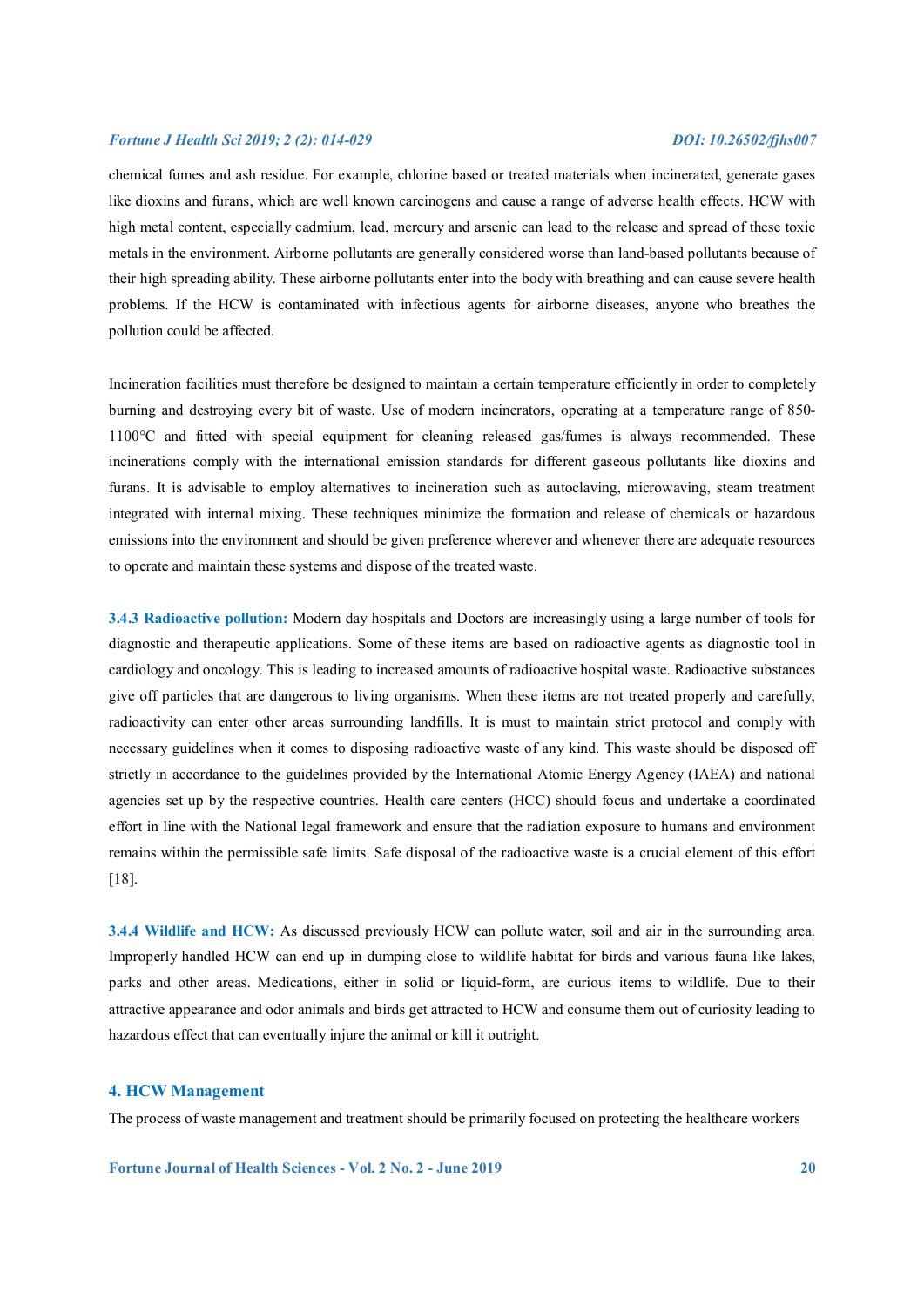and the general public and minimizing direct or indirect impacts from environmental exposures to HCW. Considering the hazardous potential of HCW, its management must be consistent and stringent from the point of generation to the point of final disposal. For ease and prompt implementation of management procedure, the path between these two points can be subdivided schematically into following eight steps [16, 19-27].

# **4.1 Waste minimization**

This is the first step which comes prior to the production of waste. It primarily aims at utilization of means for reducing the amount of HCW generation to a maximum possible extent. This can be achieved by setting up an efficient purchasing policy and having a good stock management which will enable hospital to proper select and utilize materials so as to reduce HCW production.

### **4.2 HCW generation**

This is the functioning point where HCW is produced. The operating of healthcare system should be planned in a way that there will be a least generation of waste, especially due to unused materials including chemicals and pharmaceuticals.

### **4.3 Segregation**

Different facilities in HCC have different activities and accordingly different kind and volumes of waste is generated. Segregation means separation or division of the HCW in different categories. Waste segregation is an effective procedure for reducing risks associated with HCW and minimizing waste disposal costs. Segregation is most effective when done at the site of generation of the waste. The correct segregation of waste at the point of generation depends on a clear protocol for the identification of different categories of waste and their separate disposal accordance with the categorization chosen. Persons producing waste at the ground level in HCC need to know what the category is and where to keep the waste. It is not necessary that every health care facility should use the same waste categories, but consistency yields good results. It is a best management practice to stick with the categories wherever and whenever possible and not change them often. Here are some examples of categories, these are not exclusive, but can provide examples for categorization

- Compostable waste (e.g. food waste)
- General solid waste (Civic waste)
- Recyclable waste (cardboard, paper, aluminum cans, glass bottles)
- Waste for autoclaving
- Waste for encapsulation
- Radioactive waste
- Hazardous waste

Categorization helps in reducing treatment and disposal costs and prevents any one type of waste from getting too big in volume. The disadvantage is it needs a large number of containers and cause confusion in employees making them putting waste in the wrong container.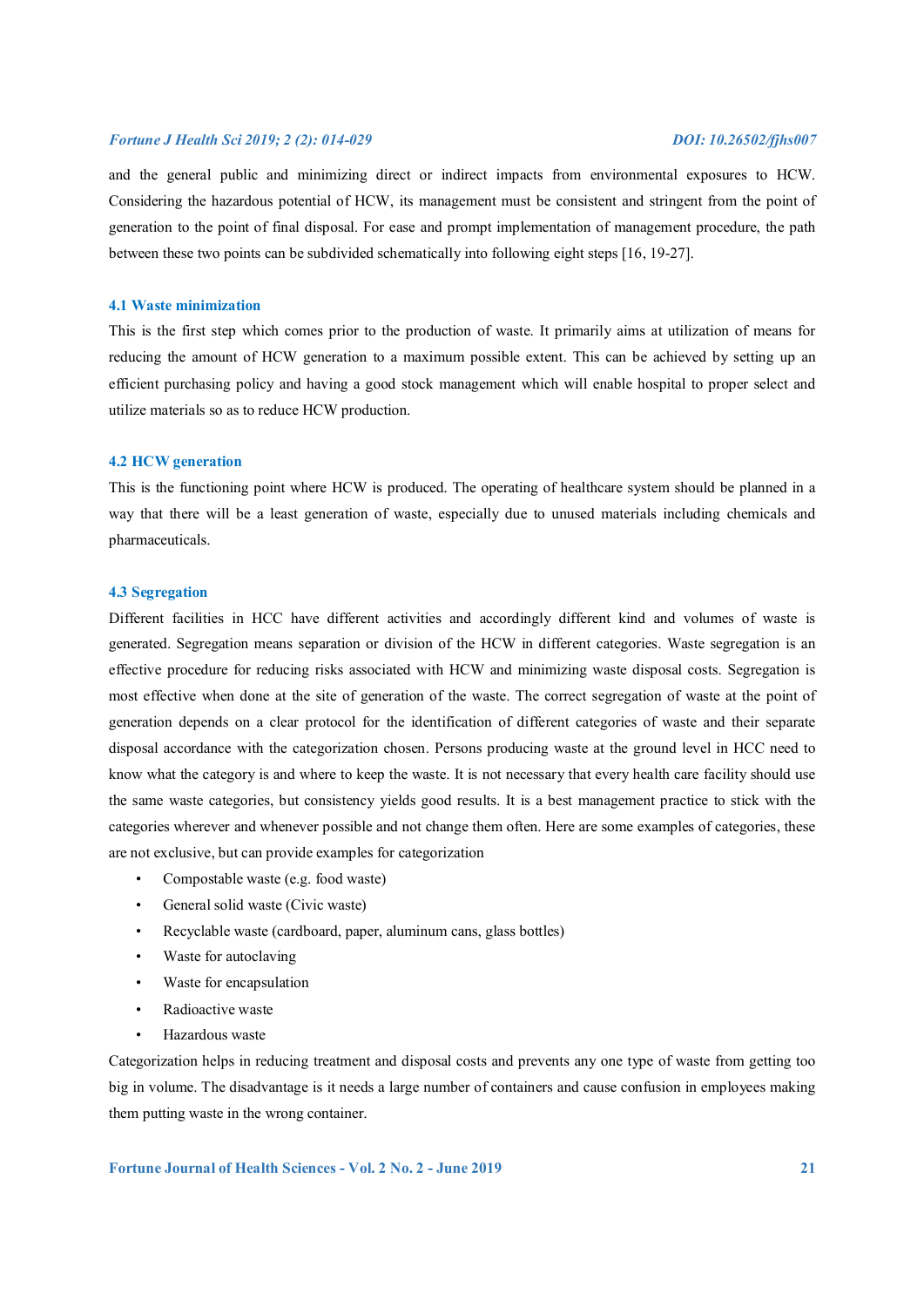# **4.4 Containerization**

To encourage and facilitate segregation at source, reusable waste containers or baskets with liners of the correct size and thickness should be placed as close as possible to the point of generation. They can be properly color-coded and have specific symbols marked on them, e.g. yellow or red for infectious waste with clearly marked international infectious waste symbol. The color coding for segregation of bio-medical waste has been recommended by the recent guiding principle is shown in Table 2.

| <b>Bag</b> color  | <b>Container type</b>    | Waste to be stored                         | <b>Treatment options</b>                |
|-------------------|--------------------------|--------------------------------------------|-----------------------------------------|
| Red               | Disinfected              | Waste which is hazardous and will          | Autoclaving/Micro                       |
|                   | container/plastic bag    | later be incinerated is segregated in this | waving/Chemical                         |
|                   |                          | bag. Used Syringes (without needles),      | Treatment/Incineration                  |
|                   |                          | soiled gloves, catheters, IV tubes etc     |                                         |
|                   |                          | should be disposed off in a red colored    |                                         |
|                   |                          | bag.                                       |                                         |
| Yellow            | Plastic bag              | All dressings, bandages and cotton         | Incineration/deep burial                |
|                   |                          | swabs with body fluids, blood bags,        |                                         |
|                   |                          | human anatomical waste, body parts         |                                         |
|                   |                          | are to be discarded in yellow bags.        |                                         |
| Blue              | Cardboard<br>box<br>with | Glass vials, ampoules, other glass ware    | Autoclaving/Micro waving/               |
|                   | marking                  | is to be discarded in a cardboard box      | shredding                               |
|                   |                          | with a blue marking/sticker                |                                         |
| White             | Puncture<br>Proof        | White translucent puncture<br>proof        | Autoclaving/Micro waving/               |
|                   | Container (PPC)          | container<br>used<br>are<br>to             | Chemical Treatment and                  |
|                   |                          | disposed of Needles, sharps, blades etc    | destruction/shredding                   |
| <b>Black Bags</b> | Plastic bag              | These are to be used for non-bio-          | Disposal<br>$\overline{m}$<br>specially |
|                   |                          | medical waste. In a HCC, these             | secured landfill.                       |
|                   |                          | includes stationary, vegetable, fruit,     |                                         |
|                   |                          | leftovers, packaging including that        |                                         |
|                   |                          | medicines, disposable<br>from<br>caps,     |                                         |
|                   |                          | disposable masks, disposable shoe-         |                                         |
|                   |                          | covers, disposable tea cups, cartons,      |                                         |
|                   |                          | sweeping dust, kitchen waste etc.          |                                         |

**Table 2:** Color Coding for segregation of Healthcare waste.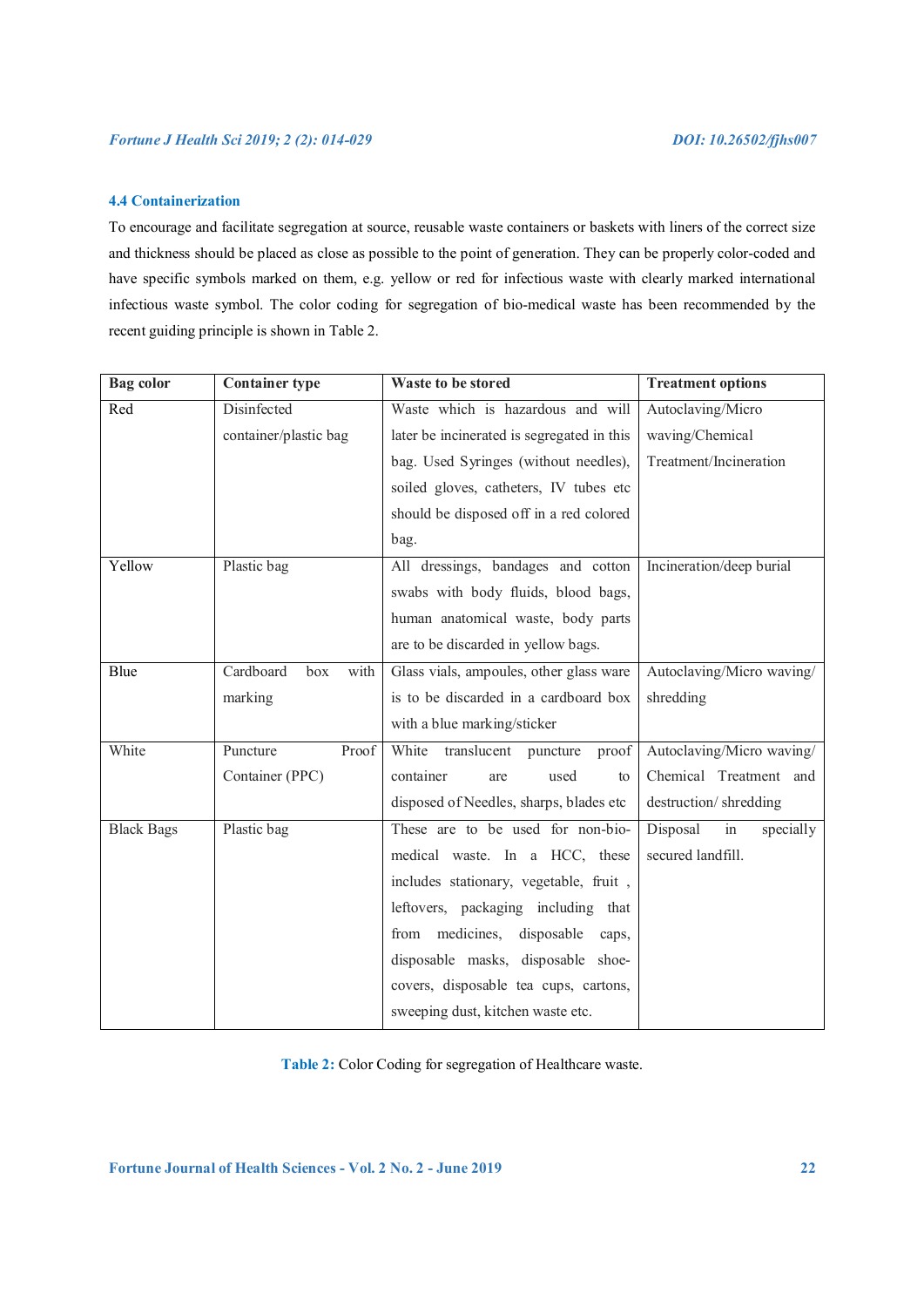# **5. Storage and Transport**

#### **5.1 Intermediate storage**

It is necessary that the accumulation and decomposition of the waste must be prevented for this; it must be collected on a regular or daily basis. When the containers are 3/4 full, the liners should be closed properly and placed into larger containers or liners at the intermediate storage areas. In this area the relatively larger containers are kept before removal to the central storage area. They should both be close to each specialized areas and wards and must have restricted access to unauthorized people such as patients and visitors. Workers and all involved personals should appropriate care during handling of waste like use of latex gloves when handling infectious waste.

#### **5.2 Internal transport**

After storage in individual/intermediate areas the HCW need to be transported to the central storage area. This is usually performed using a wheelie bin or trolleys which are easy to load and unload, have no sharp edges that could damage the plastic waste bags or containers and be easy to clean. Ideally, the trolleys and wheelies should also be marked with the corresponding coding colors. The transport of general waste must be carried out separately from the collection of healthcare risk waste (HCRW) to avoid potential cross contamination or mixing of these two main categories of waste. Care must be taken that the collection and its route should be planned in such a way that it reduces the passage of loaded waste container through patient in-house facility and other clean areas.

#### **5.3 Centralized storage**

For proper handling waste produced in different areas of health care centre, centralized storage area is must. Depending on the size, the volume of waste generated and the frequency of collection the central storage area should be designed and sized in the health care centers. The central facility should also have separate facility for storing segregated waste so as to avoid mixing and cross contamination. The facility should be situated away from medicine and food stores or preparation areas and its access should always be limited to authorized personnel only. The facility should also be easy to clean, have good lighting and ventilation. It should be free from and prevent entry of rodents, insects or birds. The activities of waste management should be planned in such a way that waste storage time should never exceed 24-48 hours especially during warm and humid climate.

### **5.4 External transport**

The collected waste in the central facility needs to be transported to specialized areas for further treatment and disposal this is considered as external transport. External transport should be carried out using dedicated vehicles. Transporting vehicles should be smooth or blunt edges as sharp edges have danger of wear and tear of waste bags and spillage of waste. The transporter must be easy to load and unload waste by hand, easy to clean and disinfect. The waste carrying vehicle must be completely enclosed to prevent any spillage and contamination in the hospital premises or on the road during transportation. The transportation should always be properly and correctly documented and all vehicles should carry a consignment note from the point of collection to the treatment facility.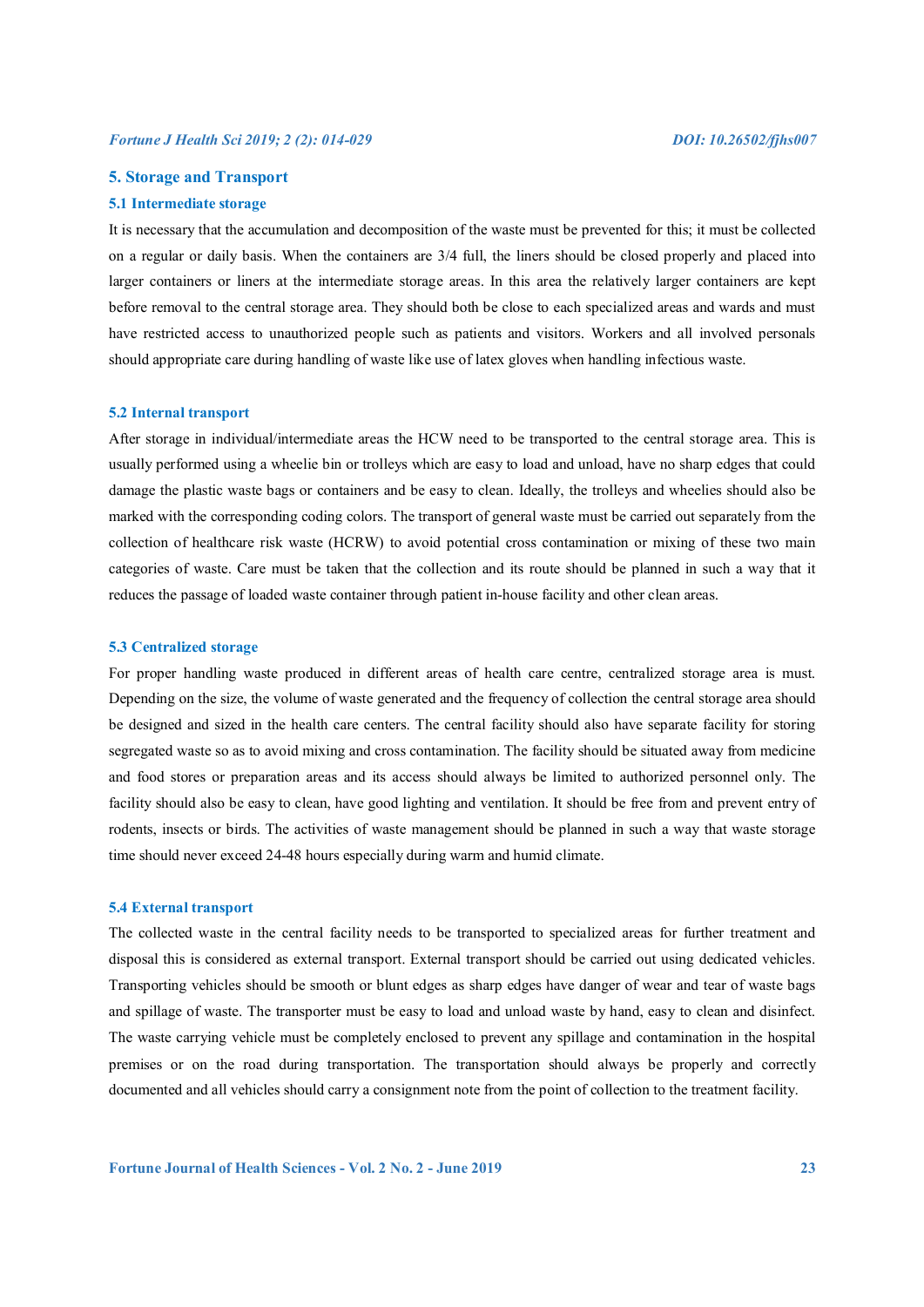# **6. Treatment and final disposal**

The HCW especially infectious waste can be disposed off with different treatment options. Many HCC like hospitals and laboratories have their own in-house resources for internal waste treatment. This not only reduces the volume of the medical waste but also decontaminates infectious waste so that it can be disposed of as non-infectious. Methods used commonly for waste treatments are generally classified as on-site medical waste treatment and off site waste treatment. These methods are discussed in detail in following section.

#### **6.1 On-site medical waste treatment**

**6.1.1 Autoclaving:** Application of heat is one of the simplest, most classical and widely used methods of sterilization. Heat treatment is typically used for sharps and certain other types of infectious waste. This is generally carried out using an instrument called as autoclave. Sometimes heating oven is also used. Autoclave resembles large pressure cooker that uses steam at high temperatures (300ºC) to deeply penetrate all materials and kill any microorganisms. The autoclave comes in various sizes that can vary from as small as the top of a desk to twenty-five feet long and ten feet high depending on the type and amount of waste need to sterilize. Automated modern autoclaves minimize human involvement and thus reduce needle-stick injuries and contamination. Decontaminated sharps and other medical waste that's been autoclaved can be disposed of as non-infectious waste. However, medical wastes such as chemical waste, including chemotherapy waste, as well as pharmaceutical waste can't be decontaminated using autoclave.

**6.1.2 Chemical treatment:** Chemical treatment is one of the most important and effective on site method to decontaminate or deactivate certain types of HCW. Packaging and transporting of HCW to a separate facility is avoided and waste disposal is relatively fast. The liquids are highly susceptible to spills during transport and should be treated as close to the generation site as possible. Chemical treatment is frequently used to treat and deactivate liquid waste. It can also be applied to some non liquid infectious wastes which are shredded finely to ensure that all portions of the waste are exposed to the chemicals for adequate disinfection. Depending on the type of waste, chemicals like chlorine, sodium hydroxide, calcium oxide or Ethylene oxide can be used. Chemical treatment has to be executed carefully and by knowledgeable staff as these chemicals may often produce undesirable byproducts, as well as off-gas dangerous Volatile organic compounds (VOCs).

Mechanical waste handling systems are very useful in reducing particle size and volume or increasing surface area of the solid waste pieces before subsequent chemical or heat treatment. This process is called shredding or mashing. This is a tricky process as one mistake or wrong step can lead to one more item to be decontaminated. Furthermore, mashing or shredding of solid waste generates fine particulate dust, which if becomes airborne, can be a threat to the environment and result in severe workplace hazard. Therefore all mechanical waste treatment equipments should be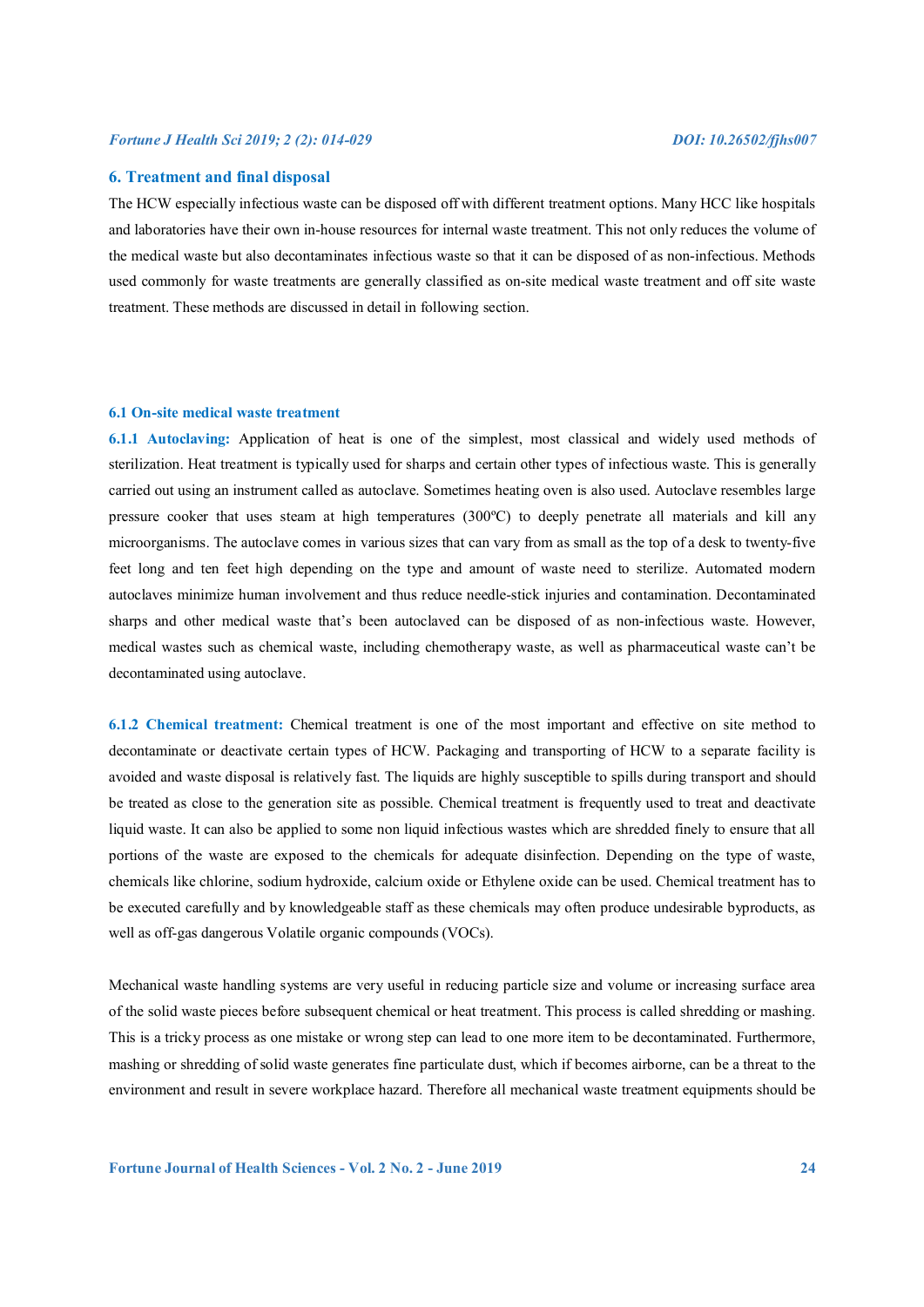kept in a closed housing or under a hood, at slightly lower than ambient air pressure to avoid spread in surrounding environment.

**6.1.3 Microwave treatment:** A microwave is very efficient instrument for heat treatment, similar to an autoclave but based on different mechanism. Microwave systems work best for waste that is not 100% dry or solid, moisture allows the heat to penetrate deeper, enabling the generated steam and heat to sterilize efficiently. Therefore, it is highly recommended that before microwaving, medical waste should be shredded and moistened with water to achieve the efficient sterilization. After microwaving the waste can be treated as no infective waste.

**6.1.4 Radioactive waste disposal:** Radioactive waste generation is a expensive affair as the cost of disposing of radioactive waste is more than ten times that of disposing of all other types of HCW. The radioactive waste disposal systems is guided by and designed on the principle of "confine and contain". Waste must be treated in such a way that, when placed in final disposal, it will not leak, leach, or get fragmented. Most radioactive waste from health care facilities are generally disposed of in specially designated and permitted low-level radioactive waste landfills, The other rarely used less preferred philosophy, is "dilute and disperse" method. In this case low level radioactive material is released over a large geographic area so that the final concentration of radionuclides contamination is low and at safe level in surrounding environment. There are specialized places for disposal of low level waste (LLW). It is comparatively expensive but enables HCC to outsource radioactive waste disposal to someone who will take your radioactive waste and bury it in approved landfills with waste management department in HCC need not to bother about it anymore.

#### **6.2. Off-site medical waste disposal**

**6.2.1 Incineration:** Incineration in simple words means burning the waste. Incineration is highly recommended and normally used for infectious pathological and pharmaceutical waste. In many countries incineration is mandatory procedure for disposing off HCW as per the laws. The best thing about incineration process is that it kills 99% of microorganism load and leaves very minimal residue if any. Incineration of medical waste should be performed in a specialized controlled facility to ensure complete combustion and minimizing any negative effects on the environment.

**6.2.2 Land disposal:** In land disposal method HCW is dumped in a deep pit away from easy access to animals and humans. It is typically used for waste which is properly shredded, treated and decontaminated. In certain cases, it can also be used for hazardous waste or other untreated waste that cannot be decontaminated by other means. Landfill sites reduce the risk of environmental pollution, especially soil and water contamination by confining waste to specific site and allowing it decomposition and provide a safe space for medical waste disposal.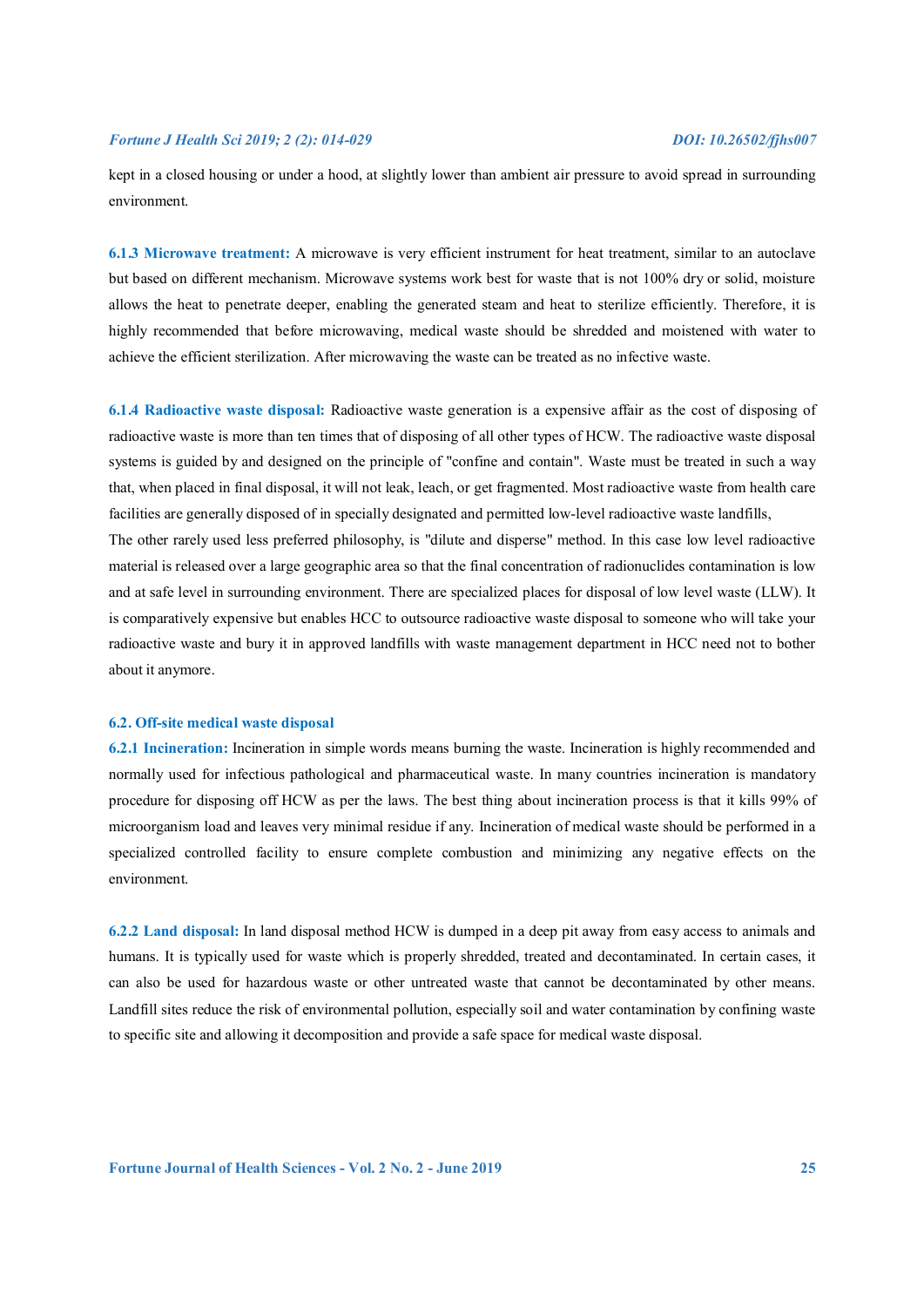# **7. Essential steps in waste management**

It's important for every person in HCC to be aware and responsible for biohazard waste handling. If a common error is being observed, such as soiled linens or physiologic material entering a regular trash can, the person who has noticed need to speak up, prevent and correct the error and prevent it from repeating in future. It's everybody's collective responsibility to protect our environment from improper biohazard waste disposal. The Earth and its resources cannot be protected unless all the persons, whatever is their position care for the environment. In general lot of emphasis is given on methods and technologies for HCW treatment, but that is only one part of the waste treatment system. For efficient waste management, planning, monitoring, budgeting and training are also important for consistent and long term effect. Following steps can aid greatly in doing so.

#### **7.1 Waste management policy**

Healthcare facilities should have a well defined waste management policy and a proper waste management plan. The policy sets directives for overarching priorities of waste management and the plan goes in to more detail about implementation of the policies. Training of personnel, establishing standard operating procedures, and other guidelines set out the clear-cut roles and responsibilities for every employee undertaking different waste management tasks in each step. These are particularly important during the creation or upgrading of a waste management system based on need of HCC.

### **7.2 The waste management committee**

To effectively undertake and monitor waste management every HCC should have the waste management committee. it is the responsibility of waste Management Committee to create and execute the policies and plans for waste management and making sure that the facility follows them and complies with all legal obligations. The committee should include representatives from all sections like senior management, procurement, finance, medical divisions, laboratories, housekeeping and maintenance to the waste workers themselves. One person should be nominated as the Waste Manager and coordinate with all those involved in waste generation and management inside and outside the facility. Wherever possible the HCC should go beyond the minimum requirement as per laws and set and aim to meet the best achievable standards. It is better to have appropriate methods in HCC for recognizing and rewarding excellent behavior for curbing inappropriate or hazardous actions and promoting good cleaning practices.

Waste management should be monitored regularly. While setting up a new waste disposal system, the baseline assessment of existing methods is very important in providing reference data as the basis of the new plan. Some monitoring data may be required by the regulatory authorities while other data can show up the successes and failures in the systems so that practices can be improved. Reporting of financial aspects can clearly show the benefits of waste reduction and segregation and sale of recyclable materials to the HCC.

The HCC through waste management committee should set targets for waste management. The targets may include the amount of waste to be recycled, reducing the number of incidents and/or accidents associated with waste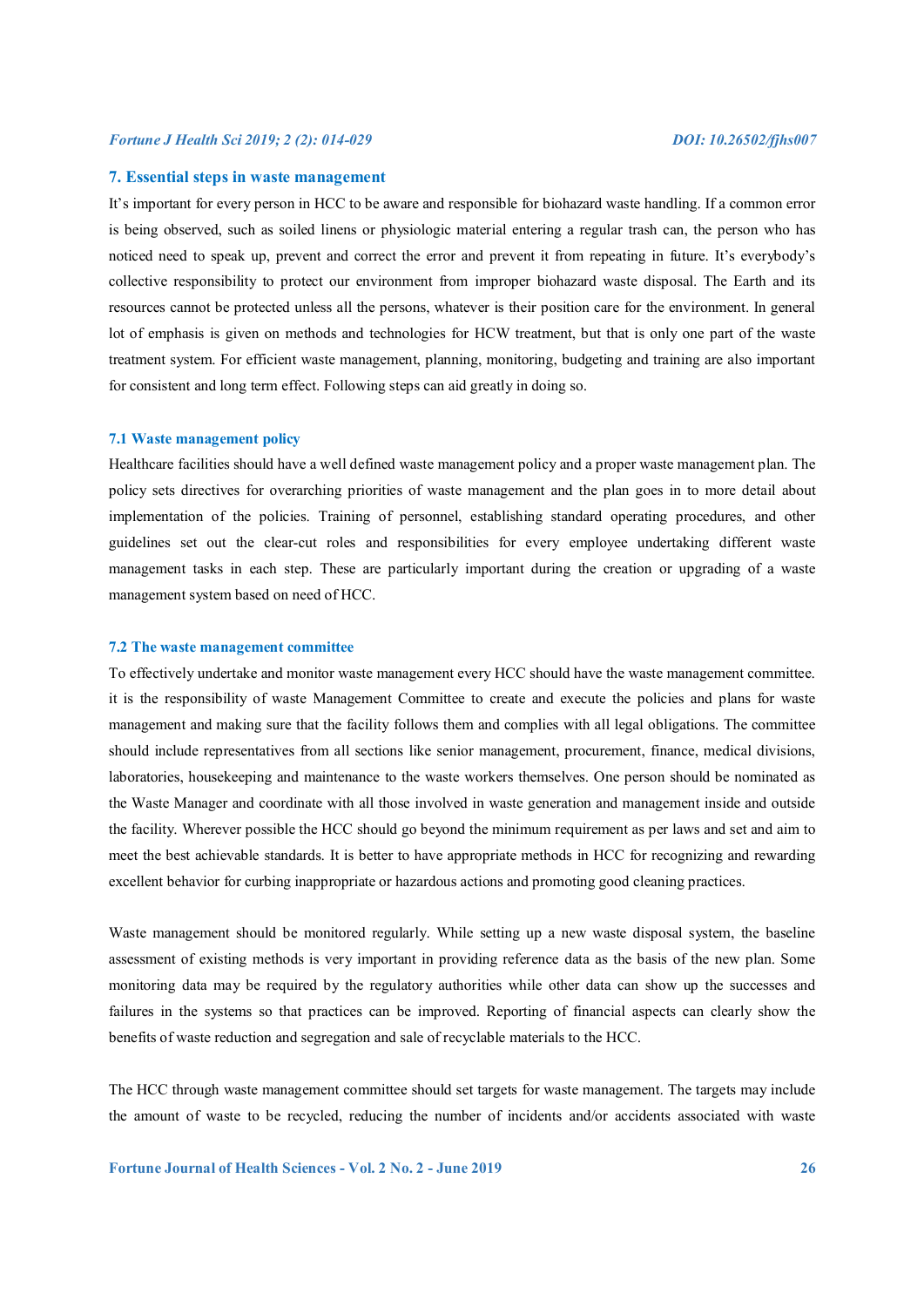handling and the limit on the amount of hazardous materials to be purchased in a particular period. These targets and waste management policies should be reviewed and revised at specific time periods for achieving continuous improvement.

# **7.3 Scheduling**

Scheduling is time bound planning of various steps in waste management. Depending upon the size and operation of HCC schedule is fixed for all activities related to HCW management, i.e. from the collection, segregation to disposal.

## **7.4 Auditing**

In a large HCC auditing of the HCW management system is must to keep track and find and improve any weak area. Auditing also helps in predicting and finalizing financial aspects of HCW management. This also makes persons to fill data and maintain proper bookkeeping system for regulated waste, especially radioactive and RCRA hazardous waste. So HCC can abide by rules and face regulatory authority with documented evidence.

# **Acknowledgement**

The author has included information based on various online sources included in the references and would like to acknowledge it.

# **References**

- 1. Ayse Cebe, Sukru Dursun, Hysen Mankolli. Hospital Solid Wastes and Its Effect on Environment. International Environmental Application anfd Science 8 (2013): 733-737.
- 2. Chauhan Ankur, Singh, Amol. Healthcare waste management: A state-of-the-art literature review. International Journal of Environment and Waste Management 18 (2016): 120-144.
- 3. Chartier Y, Emmanuel J, Pieper U, et al. Safe management of waste from healthcare activities. (2<sup>nd</sup> Edn.) Geneva, Switzerland: World Health Organization (2014).
- 4. Akter N. Medical waste management: a review. International Journal of science and pharmaceutical educational research 1 (2011): 53-61.
- 5. Culikova H, Polansky J, Bencko V. Hospital waste- the current and future treatment and disposal trends. Central European Journal of public Health 3(1995): 199-201.
- 6. Patil GV, Pokhrel K. Biomedical solid waste management in an Indian hospital: A case study. Waste Management 25 (2005): 592-599.
- 7. Salih HM Aljabre. Hospital generated waste: a plan for its proper management. Journal of Family and Community Medicine 9 (2002): 61-65.
- 8. Central Pollution Control Board. Ministry of Environment, Forest and Climate change. Government of India.
- 9. Types of HCW: proportions and hazards. Healthcare Waste Management. WHO.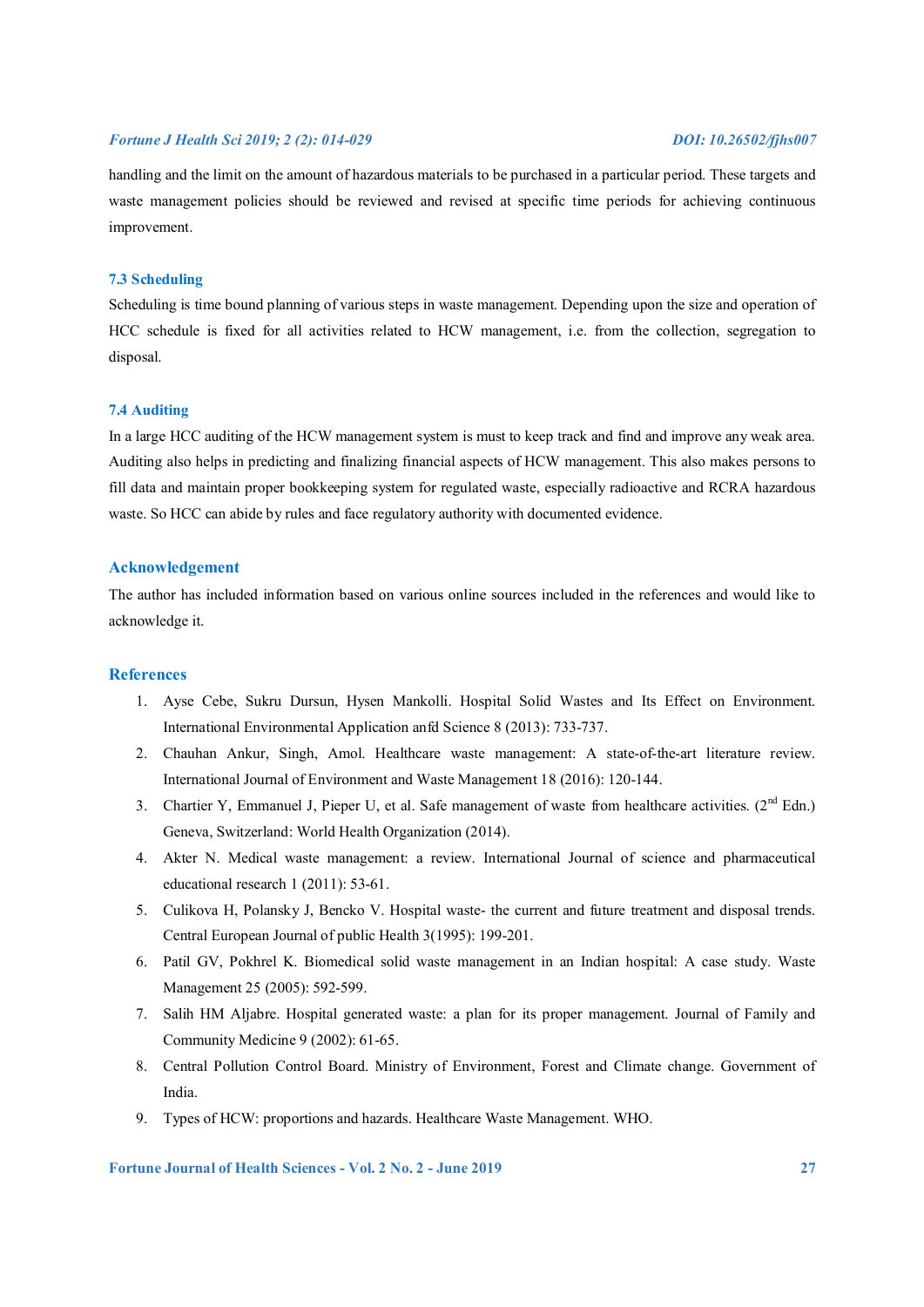- 10. Nosheen Arshad, Shamail Nayyar, Fatima Amin. Khawaja Tahir Mahmood. Hospital Waste Disposal: A Review Article. Journal of Pharmaceutical Sciences and Research 3 (2011): 1412-1419.
- 11. Praveen Mathur, Sangeeta Patan, Anand S Shobhawat. Need of Biomedical Waste Management System in Hospitals-An Emerging issue - A Review. Current World Environment 7 (2012): 117-124.
- 12. Hossain MS, Santhanam A, Narulaini NAN, et al. Clinical solid waste management practices and its impact on human health and environment-A review. Waste Management 31 (2011): 754-766.
- 13. World Health Organization. Wastes from health care activities. WHO fact sheet No. 253 (2007).
- 14. Mohee R. Medical wastes characterisation in healthcare institutions in Mauritius. Waste Management 25 (2005): 575-581.
- 15. Harhay MO, Halpern SD, Harhay JS, et al. Health care waste management: A neglected and growing public health problem worldwide. Tropical Medicine and International Health 14 (2009): 1414-1417.
- 16. Ali M, Wang W, Chaudhry N, et al. Hospital waste management in developing countries: A mini review. Waste Management and Research 35 (2017): 581-592.
- 17. World Health Organization. Review of health impacts from microbiological hazards in Health care wastes. WHO Geneva draft (2001): 22-46.
- 18. Medical Waste Management. Malsparo.
- 19. Mathur P, Patan S, Shobhawat S. Need of Biomedical Waste Management System in Hospitals-An Emerging issue-A Review. Current World Environment 7 (2012): 117-124.
- 20. Thakur V, Ramesh A. Healthcare waste management research: A structured analysis and review. Waste Management and Research 33 (2015): 855-870.
- 21. Umar AB, Mohammed Nura Yahaya. Hospital Waste Management Practices: A Case Study of Primary Health Care Centers, In Fagge Local Government Area, Kano State. IOSR Journal of Nursing and Health Science 3 (2014): 26-33.
- 22. Olaniyi FC, Ogola JS, Tshitangano TG. A Review of Medical Waste Management in South Africa. Open Environmental Sciences 10 (2018): 34-45.
- 23. Makhura RR, Matlala SF, Kekana MP. Medical waste disposal at a hospital in Mpumalanga Province, South Africa: Implications for training of healthcare professionals. South African Medical Journal 106 (2016): 1096-1102.
- 24. World Health Organization. Health care and its safe management. Health care waste management (2011).
- 25. Diaz LF, Savage GM, Eggerth LL. Alternatives for the treatment and disposal of health care wastes in developing countries. Journal of waste management 25 (2005): 626-637.
- 26. Essential Steps in Waste Management. Healthcare without harm.
- 27. Health-care waste. WHO.